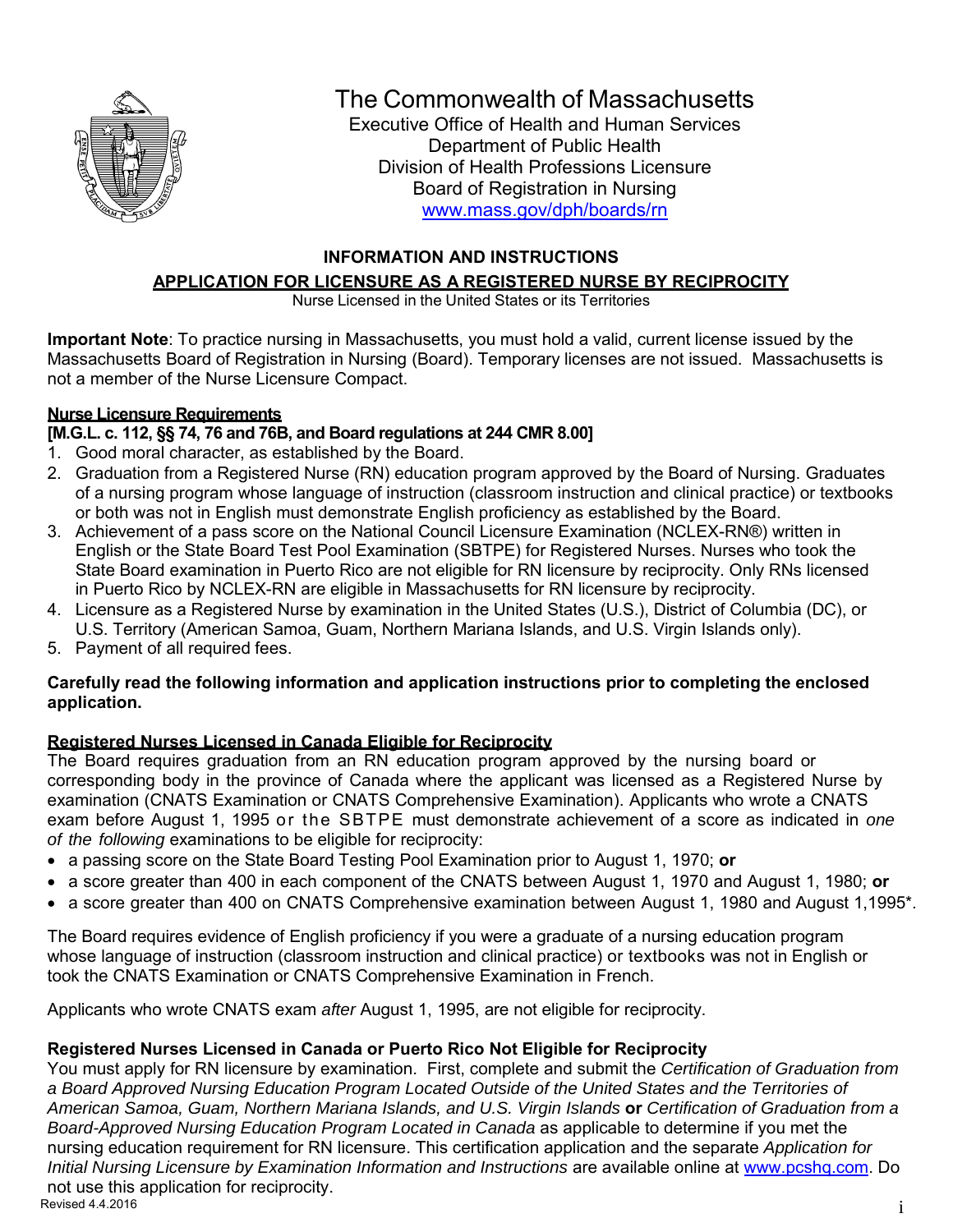# **All other Non US Educated Registered Nurses Licensed in the US, DC, or US Territories except Puerto**

**Rico** must complete one of the following:

- CGFNS2 Qualifying Examination Certificate with CGFNS emboss (RN licensure only); **or**
- VisaScreen Certificate with International Commission on Health Professions emboss (RN licensure only); **or**
- CGFNS Credentials Evaluation Services (CES) Report, including both the Nursing and Science Course by-Course Report and License/Registration validation option, with CGFNS emboss (RN and PN licensure) or a Credential Evaluation Service (CES) Report posted at the CGFNS website for PCS access.

#### **If you have written the SBTPE-RN or NCLEX-RN to obtain licensure for another state, U.S territory (other than Puerto Rico), or District of Columbia, you may use this application.**

**Instructions for Completing the RN Reciprocity Application for RNs Licensed in the U.S., D.C., or U.S. Territory (Except Puerto Rico)** 

#### **Each application for initial licensure must be received by PCS, fully completed and legible, with the required documentation, before it will be reviewed.**

- 1. Complete the Massachusetts nurse licensure for Registered Nurse (RN) by reciprocity application form as directed. Applicants pursuing both an RN and PN license must submit a separate application for each. ONLY THE APPLICANT CAN COMPLETE THIS APPLICATION.
- 2. If you answer "yes" to any questions related to the good moral character licensure requirement, consult the Board's Licensure Policy 00-01: *Determination of Good Moral Character Compliance* and the *Determination of Good Moral Character Compliance Information Sheet* at www.mass.gov/dph/boards/rn before submitting application. The Board must determine your compliance with this requirement before your application can be processed.
- 3. Recent 2" x 2" passport type color photo signed and stapled to application where indicated
- 4. Official final transcripts must be submitted directly to PCS from the nursing education program you graduated from in a sealed envelope to: **ATTN: MA Board of Registration in Nursing, C/O MA Nurse Coordinator, Professional Credential Services, P.O. Box 198788, Nashville, TN 37219.**
- 5. The CGFNS evaluation report of foreign nursing education credentials must be available to PCS.
- 6. If the applicant is currently or has ever been licensed as a nurse (LPN and/or RN and/or APRN) in any state or jurisdiction, verification of licensure status must be completed. PCS will verify your Massachusetts nurse license; for all others you must complete the steps below.

a. For all states which participate in the Nursys License Verification System:

- Go to www.nursys.com and follow the instructions including paying the necessary fee. Nursys will post your verification online and it will remain available for 90 days.
- b. For all states which do not participate in the NURSYS License Verification System:
	- Complete the authorization portion at the top of page 5 of the attached *Verification of Nurse Licensure* (RN/LPN) form verification and/or page 6 of the attached *Verification of Advanced Practice Registered Nurse Authorization* (APRN) form;
	- Enclose the appropriate verification fee (*contact the Board of Nursing in that state for fee and instructions*); and
	- Submit the form directly to the Board of Nursing in that state (*that board will complete the form and must mail directly to PCS on your behalf*).

c. For nurses who practiced outside of the United States following licensure in any jurisdiction (U.S., D.C., or Territory) verification of licensure in the country in which you practiced is required.

- 7. If applicable, demonstrate English proficiency. Graduates of a nursing program whose language of instruction (classroom instruction and clinical practice) or textbooks was not in English must demonstrate English proficiency as established by the Board. Refer to the Board's English Language Proficiency Policy at http://www.mass.gov/eohhs/docs/dph/quality/boards/english-proficiency.pdf for detailed information. Arrange for the exam service to submit the exam results directly to PCS (copies will **not** be accepted).
- 8. A licensure application will remain current for one (1) year from the date of receipt by Professional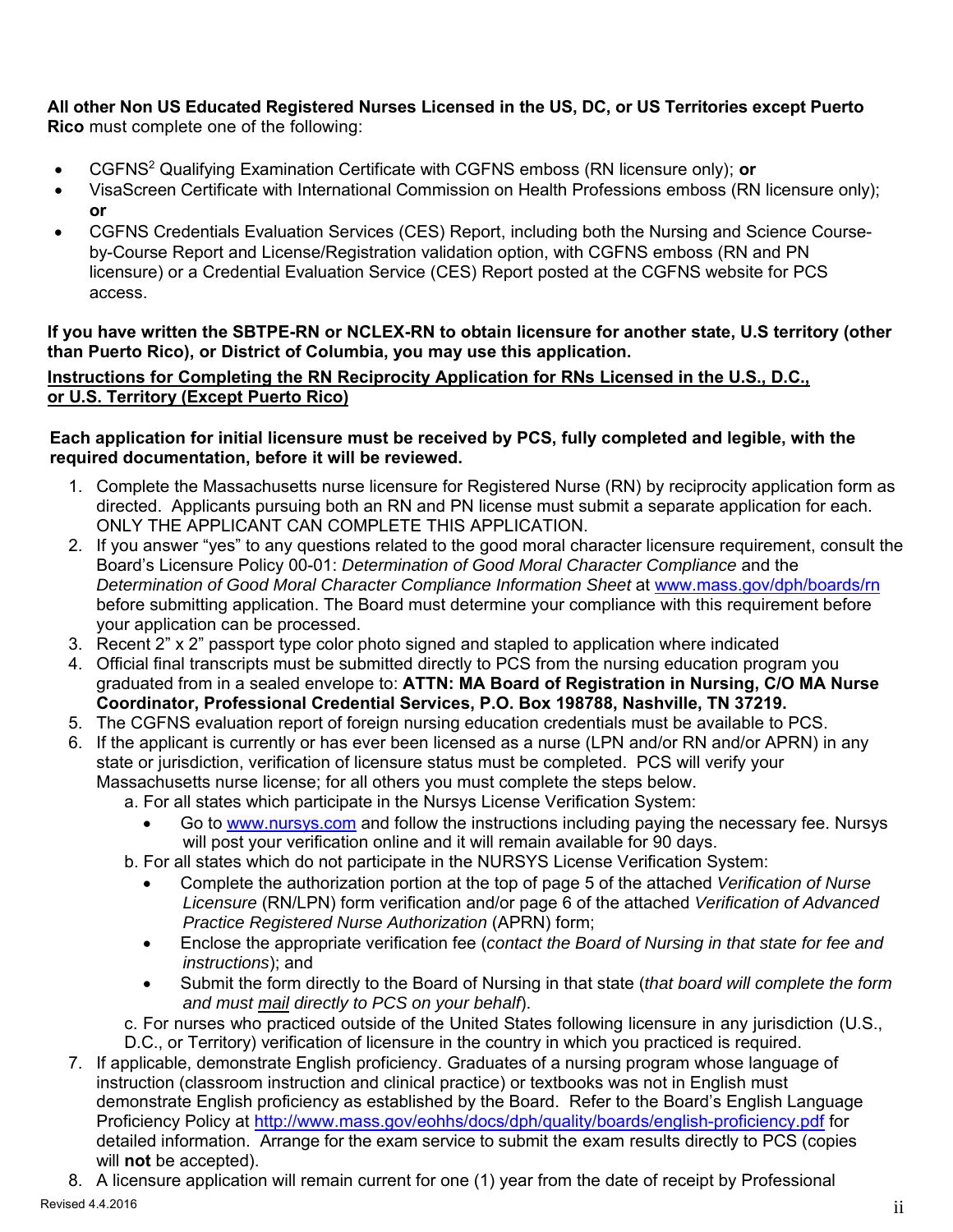Credential Services (PCS) pending completion of all nurse licensure requirements

- 9. An application will expire if any requirements for nurse licensure are not met within one (1) year from the date of the receipt of the application by PCS on behalf of the Board. Fees are non-refundable and nontransferable.
- 10. Notify PCS in writing of any change in address occurring between the time of application submission and receipt of examination results. Include name, address, licensure type (RN/PN) and examination date with the new address. Telephone calls are *not* accepted for address changes. PCS cannot guarantee that an address change can be made before issuing examination results.
- 11. For information regarding licensing and other nursing questions, consult the Board's frequently asked questions page at http://www.mass.gov/eohhs/gov/departments/dph/programs/hcq/dhpl/nursing/faq/.

#### **VALOR Act**

Active military members and spouses of members of the armed forces of the United States may be eligible for certain provisions of the VALOR Act. For additional information, please go to: http://www.mass.gov/eohhs/gov/departments/dph/programs/hcq/dhpl/attention-active-military-military-spousesand-veteran.html.

#### **Social Security Number**

A United States Social Security Number (SSN) is required. Pursuant to M.G.L. c. 30A, s. 13A, the Board is required to obtain your SSN on behalf of the Massachusetts Department of Revenue (DOR). The DOR will use your SSN to ascertain whether you are in compliance with Massachusetts laws relating to taxes and child support. If you do not have a SSN *and are eligible for one*, you must obtain one and provide it to the Board. In the absence of an SSN, this application will not be processed and the fees will not be refunded nor transferred. For complete SSN information, contact the U.S. Social Security Administration at: 800-772-1213, or www.ssa.gov.

#### **Application Submission**

The Board has contracted with PCS in Nashville, TN, for the processing of applications, forms, and fees.

#### **SUBMIT APPLICATION AND PAYMENT**

**TO: Professional Credential Services ATTN: MA Nursing P. O. Box 198788 Nashville, TN 37219 For confirmation of receipt by PCS,**  \*Please use certified mail.

**Inquiries should be directed to: nursebyreciprocity@pcshq.com or toll free at 877-887-9727 or visit http://www.pcshq.com** 

Applications are reviewed only after *all* required documents and fees are received. Licensure is granted based on the applicant's compliance with the above eligibility requirements. A license to practice nursing in the Commonwealth will be mailed to you approximately 21 business days after the application has been approved by PCS on behalf of the Board.

#### *Important licensure renewal information:*

**RN Applicants:** Pursuant to MGL, c. 112, s 74, applicants who are licensed within the 3 month period preceding their birthday on even numbered years will be assigned an expiration date as their birthday on the even numbered year following their next birthday. Those whose birthday falls 3 months or more during an even numbered year in which they are licensed will be required to renew their license during the same year on or before their birthday.

**If you have ever held Massachusetts nurse license, DO NOT complete this application. Contact the Board at: renew.bymail@state.ma.us to obtain information on renewing your Massachusetts nurse license.**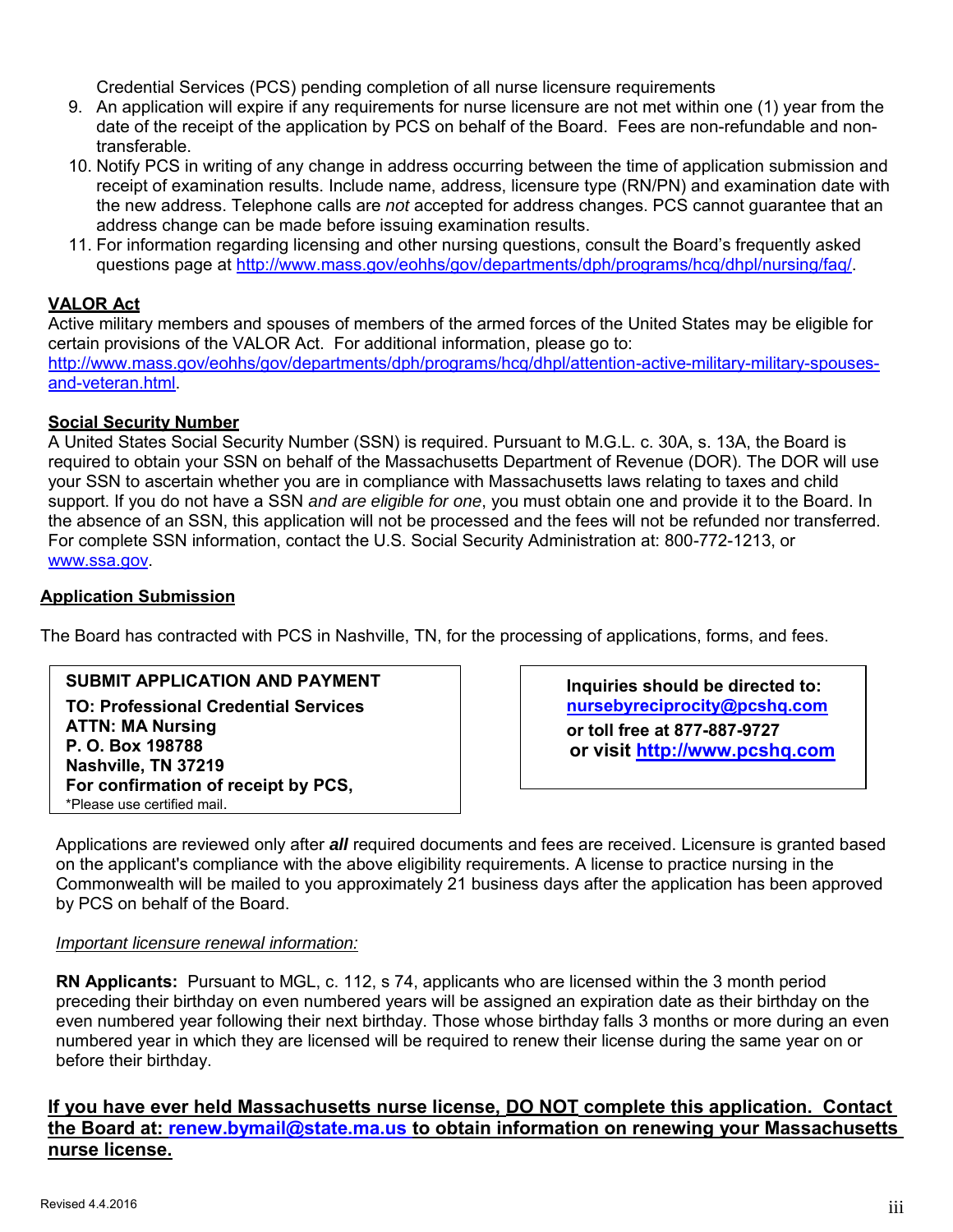**Complete Checklist prior to submitting your application. Your signature on the application attests that you have read and completed all application requirements.**

Contact PSC with any questions Toll-free: 877-887-9727<br>Web site: http://www.pcshq.com Web site: http://www.pcshq.com<br>E-mail: http://www.pcshq.com nursebyreciprocity@pcshq.com

| <b>Check if</b><br><b>Complete</b> | <b>Application Checklist</b>                                                                          | <b>Additional Information</b>                                                                                                                                                                                                                                                                                                                                                                             |
|------------------------------------|-------------------------------------------------------------------------------------------------------|-----------------------------------------------------------------------------------------------------------------------------------------------------------------------------------------------------------------------------------------------------------------------------------------------------------------------------------------------------------------------------------------------------------|
| □                                  | Completed application is legible. No missing<br>information, cross outs or white outs                 | Use "N/A" if a question does not apply.                                                                                                                                                                                                                                                                                                                                                                   |
| $\Box$                             | If you answer "yes" to any questions related to<br>the good moral character licensure<br>requirements | Consult the Board's Licensure Policy 00-01:<br><b>Determination of Good Moral Character</b><br>Compliance and follow directions contained in<br><b>Determination of Good Moral Character</b><br><b>Compliance Information Sheet at</b><br>www.mass.gov/dph/boards/rn before<br>submitting application. The Board must<br>determine your compliance with this<br>requirement before licensing RN practice. |
| $\Box$                             | Recent 2" x 2" passport type color photo signed<br>and stapled to application where indicated         | No tape, glue or clips. Recent photo within<br>previous two years. Photo must be included<br>with each application.                                                                                                                                                                                                                                                                                       |
| $\Box$                             | Official final transcripts from RN education<br>program has been requested                            | Official final transcripts sent directly from the<br>nursing education program the applicant<br>graduated from in a sealed envelope to PCS at<br>ATTN: MA Board of Registration in Nursing,<br>C/O MA Nurse Coordinator, Professional<br>Credential Services, P.O. Box 198788,<br>Nashville, TN 37219.                                                                                                    |
| $\Box$                             | Nursys contacted for LPN, RN, APRN<br>verification(s)                                                 | Fee must be included                                                                                                                                                                                                                                                                                                                                                                                      |
| $\Box$                             | Non-Nursys participating states contacted for<br>LPN, RN, APRN verification(s)                        | Contact each Board for instructions and fees                                                                                                                                                                                                                                                                                                                                                              |
| $\Box$                             | Non US educated nurses licensed in another<br>jurisdiction must complete the CGFNS process            | The CGFNS evaluation report of foreign<br>nursing education credentials must be available<br>to PCS                                                                                                                                                                                                                                                                                                       |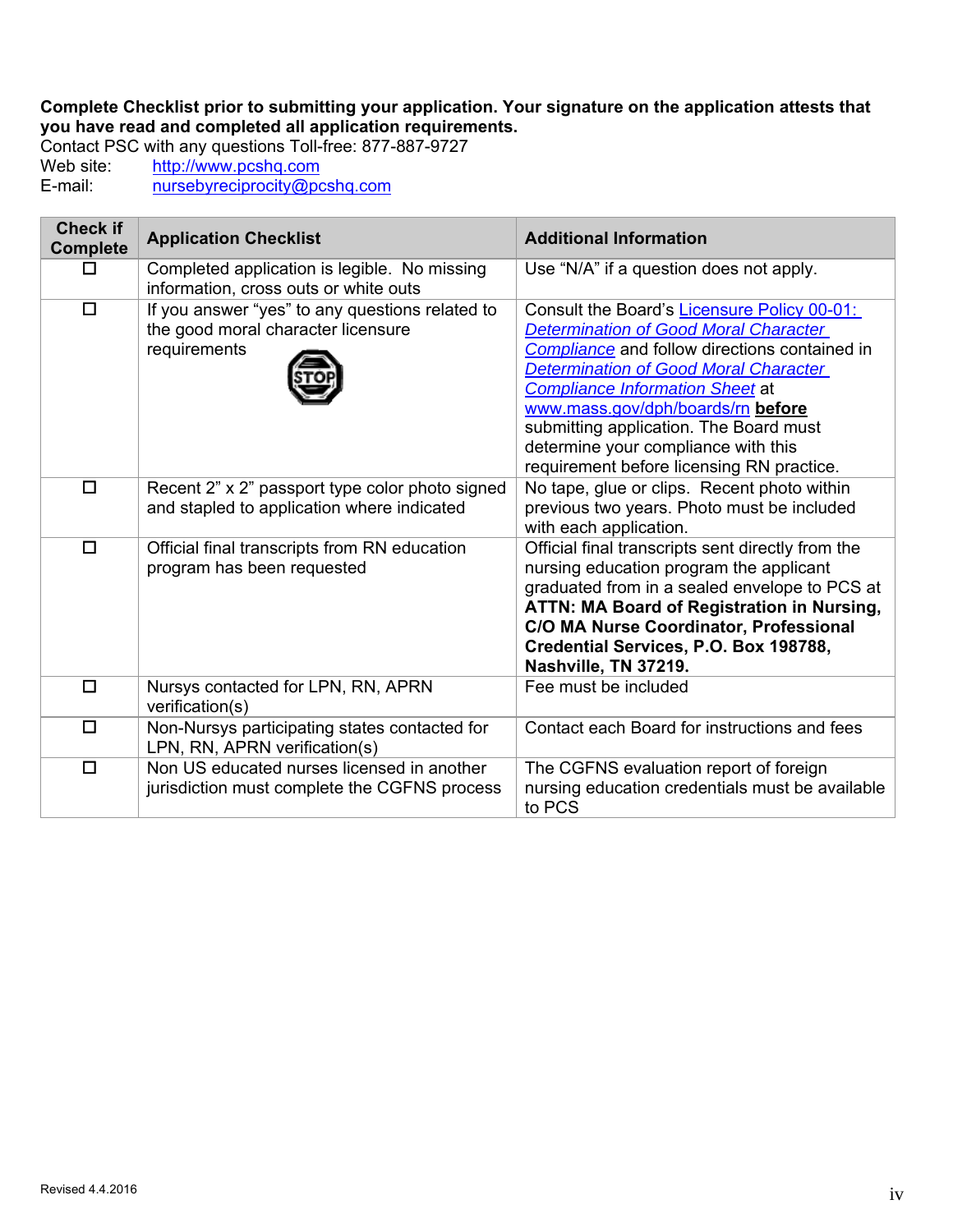

#### **The Commonwealth of Massachusetts** Executive Office of Health and Human Services Department of Public Health Division of Health Professions Licensure Board of Registration in Nursing www.mass.gov/dph/boards/rn

#### **APPLICATION FOR LICENSURE AS A REGISTERED NURSE BY RECIPROCITY**

Nurse Licensed in the United States or its Territories

|                                                              |                         | For Board use only                                                        |                                                                                                                                                                                                                                                                                                                                                                                                                                                                                                                                                                                                                                                   |                    |  |
|--------------------------------------------------------------|-------------------------|---------------------------------------------------------------------------|---------------------------------------------------------------------------------------------------------------------------------------------------------------------------------------------------------------------------------------------------------------------------------------------------------------------------------------------------------------------------------------------------------------------------------------------------------------------------------------------------------------------------------------------------------------------------------------------------------------------------------------------------|--------------------|--|
| NURSYS by:                                                   |                         | Approved by:                                                              | License No:                                                                                                                                                                                                                                                                                                                                                                                                                                                                                                                                                                                                                                       |                    |  |
| Date:                                                        |                         | Date:                                                                     | Issued:                                                                                                                                                                                                                                                                                                                                                                                                                                                                                                                                                                                                                                           |                    |  |
| <b>Applicant type:</b> (check only one)                      |                         | <b>FIRST TIME</b>                                                         | <b>EXPIRED</b> (over 1 year of receipt of original application)                                                                                                                                                                                                                                                                                                                                                                                                                                                                                                                                                                                   |                    |  |
|                                                              |                         |                                                                           | Legibly print and complete all of the fields USING BLACK INK. Insert N/A if leaving a space blank.                                                                                                                                                                                                                                                                                                                                                                                                                                                                                                                                                |                    |  |
| Mandatory pursuant to G.L. c. 30A, s. 13A; see instructions. |                         | U.S. SOCIAL SECURITY NUMBER (SSN): 1997-1998                              |                                                                                                                                                                                                                                                                                                                                                                                                                                                                                                                                                                                                                                                   |                    |  |
| NAME:                                                        |                         |                                                                           |                                                                                                                                                                                                                                                                                                                                                                                                                                                                                                                                                                                                                                                   |                    |  |
| (First)                                                      |                         | (Middle)                                                                  | (Last)                                                                                                                                                                                                                                                                                                                                                                                                                                                                                                                                                                                                                                            | (Maiden /Previous) |  |
| <b>EMAIL ADDRESS:</b>                                        |                         |                                                                           | <b>TELEPHONE NUMBER:</b>                                                                                                                                                                                                                                                                                                                                                                                                                                                                                                                                                                                                                          |                    |  |
|                                                              |                         | (Email will be primary method of communication during application review) |                                                                                                                                                                                                                                                                                                                                                                                                                                                                                                                                                                                                                                                   |                    |  |
| <b>ADDRESS OF RECORD:</b><br>(Mailing address) _             |                         |                                                                           |                                                                                                                                                                                                                                                                                                                                                                                                                                                                                                                                                                                                                                                   |                    |  |
|                                                              | (No.)                   | (Street)                                                                  | (Apt/Suite/Floor)                                                                                                                                                                                                                                                                                                                                                                                                                                                                                                                                                                                                                                 |                    |  |
|                                                              | $(\overline{City})$     |                                                                           | (State or Country)                                                                                                                                                                                                                                                                                                                                                                                                                                                                                                                                                                                                                                | (Zip/Postal Code)  |  |
| <u>NURSING EDUCATION</u>                                     |                         |                                                                           |                                                                                                                                                                                                                                                                                                                                                                                                                                                                                                                                                                                                                                                   |                    |  |
| PROGRAM NAME AND LOCATION:                                   |                         |                                                                           |                                                                                                                                                                                                                                                                                                                                                                                                                                                                                                                                                                                                                                                   |                    |  |
| GRADUATION DATE: ______/__                                   | $(Mo)$ $(Yr)$           |                                                                           |                                                                                                                                                                                                                                                                                                                                                                                                                                                                                                                                                                                                                                                   |                    |  |
| Language of                                                  | Classroom               | Course                                                                    |                                                                                                                                                                                                                                                                                                                                                                                                                                                                                                                                                                                                                                                   | Clinical           |  |
| Nursing Instruction:                                         | Instruction             |                                                                           | Textbooks                                                                                                                                                                                                                                                                                                                                                                                                                                                                                                                                                                                                                                         | Practice           |  |
|                                                              |                         |                                                                           | (List the language spoken, written for each category of nursing instruction listed above)                                                                                                                                                                                                                                                                                                                                                                                                                                                                                                                                                         |                    |  |
| Type of Program:                                             | □RN Diploma             |                                                                           | □RN Associate Degree                                                                                                                                                                                                                                                                                                                                                                                                                                                                                                                                                                                                                              |                    |  |
|                                                              | $\Box$ RN Baccalaureate |                                                                           | □RN Entry-level Masters                                                                                                                                                                                                                                                                                                                                                                                                                                                                                                                                                                                                                           |                    |  |
|                                                              |                         |                                                                           | If you are currently or have ever been licensed as Practical/Vocational Nurse or Registered Nurse or an Advance Practice<br>Registered Nurse in the United States, District of Columbia, or U.S. territories, or in another country after licensure in the<br>US or its territories, please arrange for submission of Licensure Verification Form (page 5) or register on www.Nursys.com,<br>as applicable, from each jurisdiction (U.S., D.C., or U.S. Territory – EXCEPT Massachusetts) or country. The Licensure<br>Verification Form must indicate the status of your license and any disciplinary action. PCS will verify your Massachusetts |                    |  |
| license only.                                                |                         |                                                                           |                                                                                                                                                                                                                                                                                                                                                                                                                                                                                                                                                                                                                                                   |                    |  |

#### **Provide the following information regarding** *any* **nurse license you currently or previously held:**

|                        | <b>JURISDICTION</b> | <b>LICENSE</b><br><b>TYPE</b> | <b>LICENSE</b><br><b>NUMBER</b> | <b>DATE ISSUED</b> | <b>STATUS</b> |
|------------------------|---------------------|-------------------------------|---------------------------------|--------------------|---------------|
| <b>Initial license</b> |                     |                               |                                 |                    |               |
|                        |                     |                               |                                 |                    |               |
|                        |                     |                               |                                 |                    |               |
|                        |                     |                               |                                 |                    |               |

**If necessary, continue on another sheet of paper. Please be sure not to omit any states or licenses.** *Omissions will delay the processing of your application.*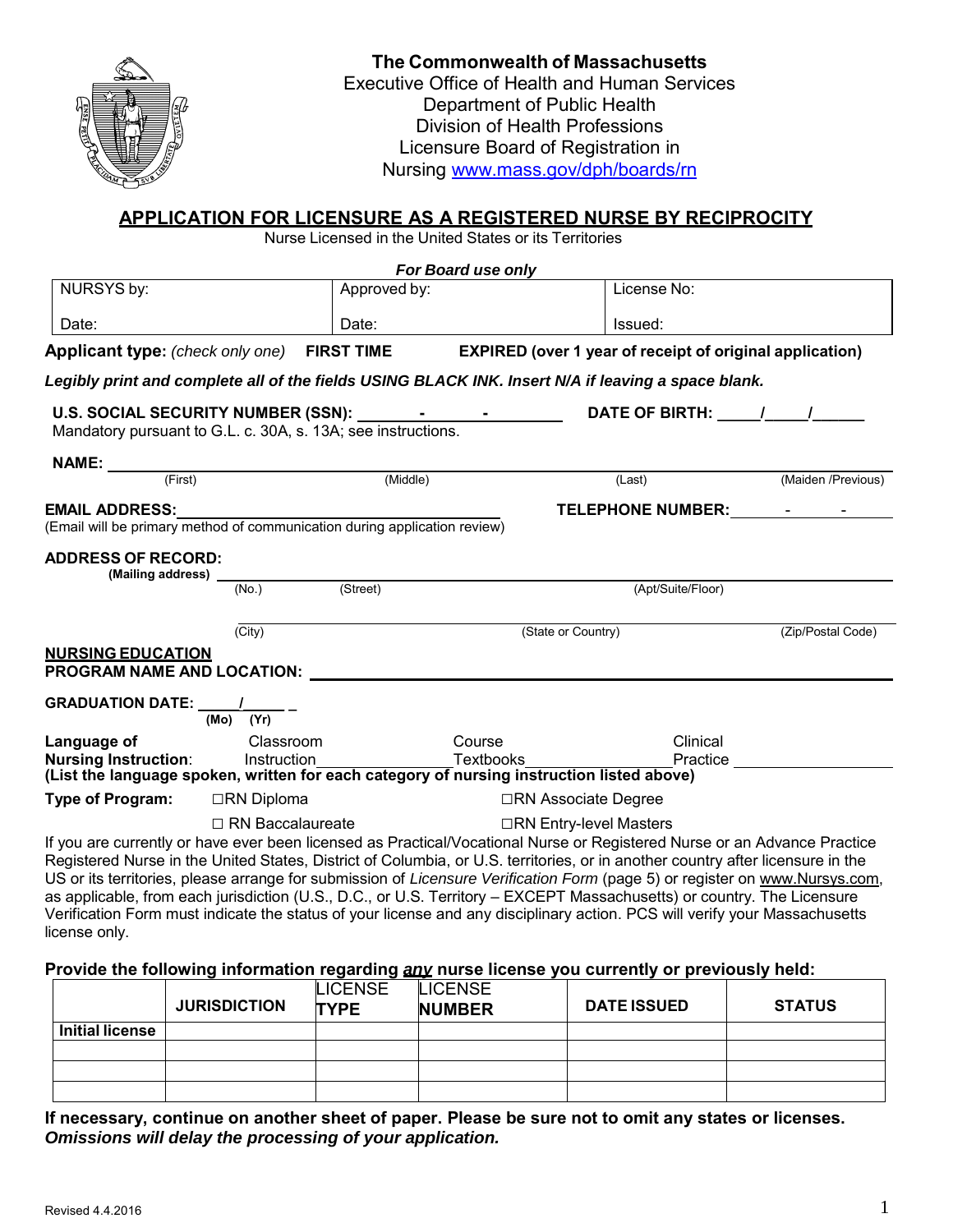**QUESTIONS:** If you answer "yes" to any of the following questions, the Board must evaluate your compliance with the Good Moral Character (GMC) licensure requirement. This evaluation must be completed to determine your qualifications for initial licensure in Massachusetts. Prior to submitting this application, review the Board's Licensure Policy 00-01: *Determination of Good Moral Character Compliance* and the *Determination of Good Moral Character Compliance Information Sheet*. Submit all required documentation to the Board as directed. Failure to answer all questions truthfully may result in a five year exclusion from licensure.

|             | Answer all questions truthfully and accurately.                                                                                                                                                                                                                                                                 | YES. | ΝO |
|-------------|-----------------------------------------------------------------------------------------------------------------------------------------------------------------------------------------------------------------------------------------------------------------------------------------------------------------|------|----|
| $\mathbf 1$ | Has any disciplinary action ever been taken against you by a professional<br>and/or trade licensing/certification board located in the United States, the<br>District of Columbia, U.S. territory, or any country/foreign jurisdiction, including<br>removal from a long-term care nurse aide registry program? |      |    |
| 2.          | Are you the subject of pending disciplinary action by a professional and/or trade licensing/certification board located in the United States, the District of<br>Columbia, U.S. territory, or any country/foreign jurisdiction?                                                                                 |      |    |
| 3.          | Have you ever applied for, and been denied, a professional and/or trade<br>license/certification in the United States, the District of Columbia, U.S. territory, or<br>any other country/foreign jurisdiction?                                                                                                  |      |    |
| 4.          | Have you ever surrendered or resigned a professional and/or trade<br>license/certificate in the United States, the District of Columbia, U.S. territory,<br>or any other country/foreign jurisdiction?                                                                                                          |      |    |
| 5.          | Have you ever been convicted of a felony or misdemeanor in the United<br>States, the District of Columbia, U.S. territory, or any other country/foreign<br>jurisdiction?                                                                                                                                        |      |    |
| 6.          | Are you the subject of any pending or open criminal case (s) or<br>investigation(s), (including for any felony or misdemeanor) in a jurisdiction in<br>the United States, the District of Columbia, U.S. territory, or any<br>country/foreign                                                                   |      |    |



**If you have answered "yes" to any of the above questions, the Board may deny your application for licensure. Denial of licensure by the Board is considered a disciplinary action and may have consequences before other professional licensing and certifying boards, including any licenses or certifications you may currently hold.** 



**If you answered "yes" to question #6, DO NOT submit this application. In accordance with Licensure Policy 00-01:** *Determination of Good Moral Character Compliance* **the Board will deny licensure if the applicant has failed to fulfill all requirements imposed by a licensure/certification body or if all criminal matters have not been closed for at least one (1) year.**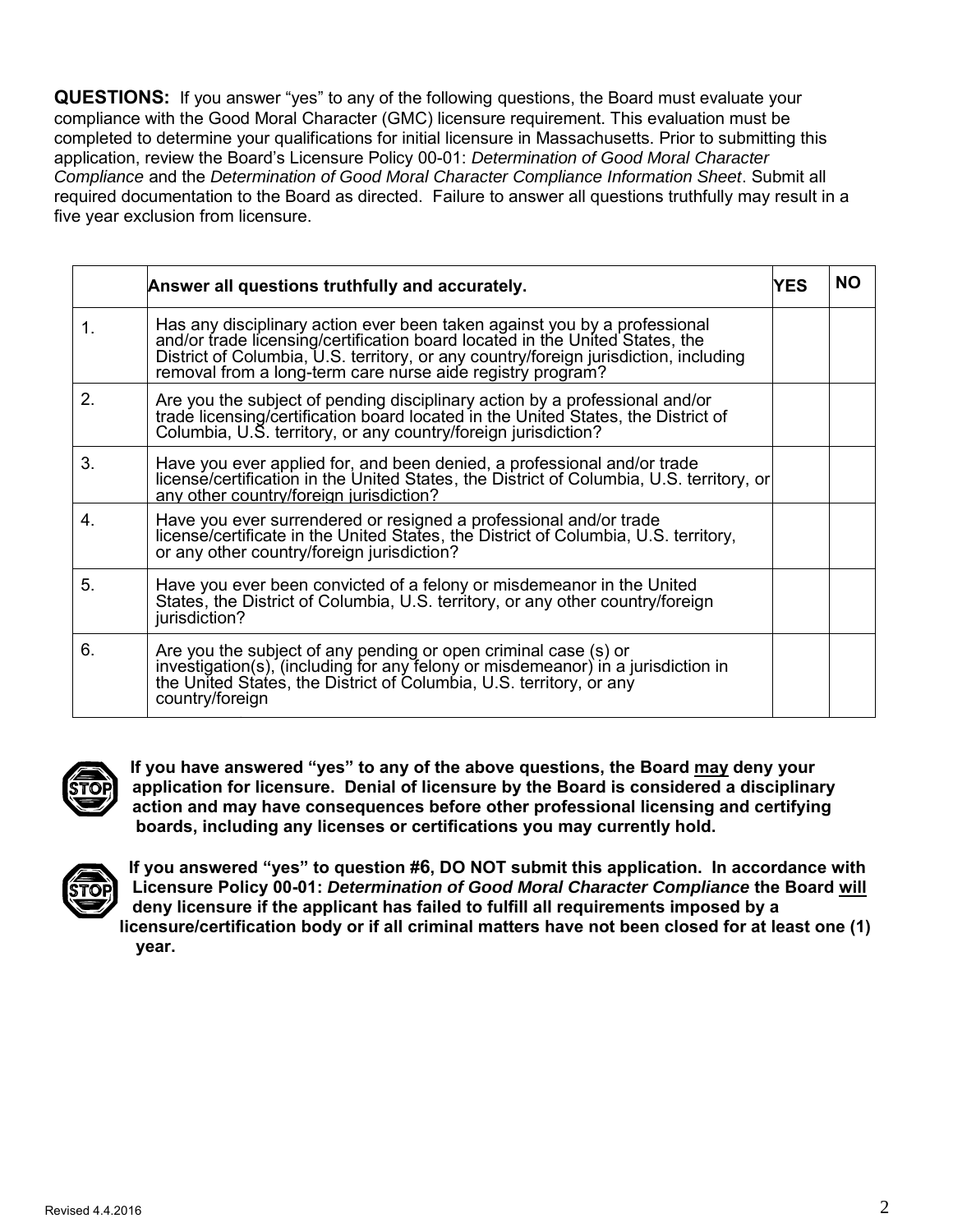**ATTESTATION:** By signing this application for nurse licensure by examination, I certify, under the pains and penalties of perjury, that:

- The information that I have provided in connection with this application is truthful and accurate and I completed this application;
- I understand that the failure to provide truthful and accurate information may be grounds for the Massachusetts Board of Registration in Nursing (Board) to deny my nurse licensure in accordance with Massachusetts law and may effect my ability to obtain licensure and/or practice nursing in this or any other jurisdiction in which I am currently licensed or may seek licensure in the future;
- I have read and understand the Board's Licensure Policy 00-01: *Determination of Good Moral Character Compliance* and the *Determination of Good Moral Character Compliance Information Sheet*;
- I understand that an application is active for one year. Submission of subsequent applications required for incomplete, inaccurate, altered or changed information will be active from the date the original application is received by PCS. All requirements must be completed and all documents must be received while your application is active;
- I understand that fees are non-refundable and non-transferable;
- If I am granted nurse licensure by the Board, I will comply with M.G.L. c. 112,  $\S$ § 74 through 81C as well as any other laws and regulations (including those at 244 CMR 3.00 through 9.00 related to licensure and practice).
- I have completed the checklist in the application instructions.

Signature of Applicant

Date

 $\overline{a}$ 

 $\overline{a}$ 

STAPLE A RECENT 2X2 PASSPORT TYPE **SIGNED** COLOR PHOTO HERE FACE ONLY

*Mail to:* **Professional Credential Services ATTN: MA Nursing P.O. Box 198788 Nashville, TN 37219**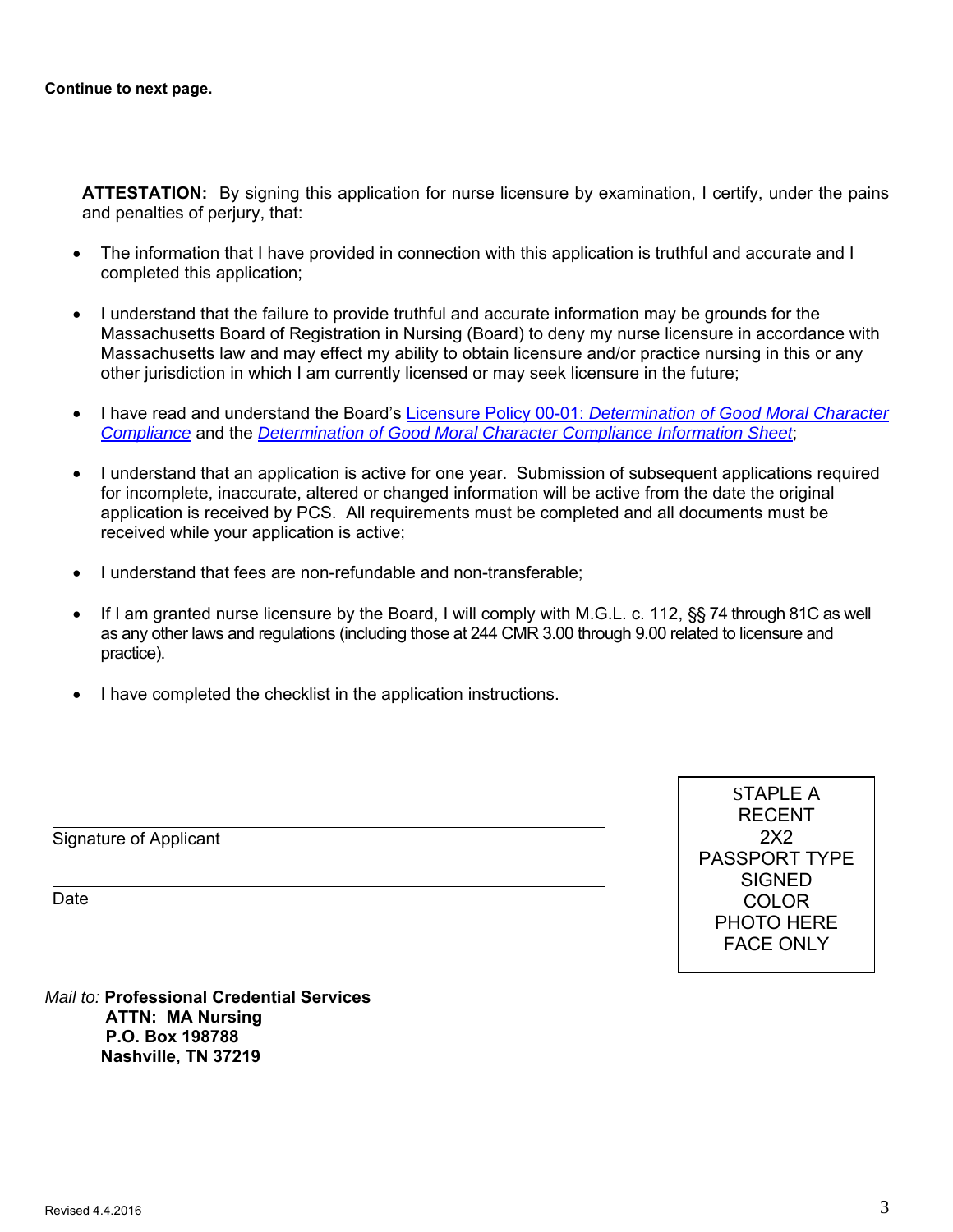

P.O. Box 198788 Nashville, TN 37219

## **APPLICATION FOR LICENSURE AS A REGISTERED NURSE BY RECIPROCITY**

## **Payment Form**

Two payment options are available: Money Order or Credit Card.

| <b>Applicant Name:</b>                                                                                                                                                                                                                                                                            |  |
|---------------------------------------------------------------------------------------------------------------------------------------------------------------------------------------------------------------------------------------------------------------------------------------------------|--|
| Social Security Number (Mandatory): ___________<br><u> 1999 - Albert Stormer and Stormer and Stormer and Stormer and Stormer and Stormer and Stormer and Stormer and Stormer and Stormer and Stormer and Stormer and Stormer and Stormer and Stormer and Stormer and Stormer and St</u><br>$\sim$ |  |

## **Fees are non-refundable and non-transferable.**

### **Licensure by Reciprocity Application Fee: \$275.00**

*Please check form of payment below:*

 Money Order *(Please ensure the applicant's name is on the payment)* If paying by Money Order, please make it payable to "PCS."

*Or*

| <b>Credit Card</b>            |                                                 |
|-------------------------------|-------------------------------------------------|
| Authorized payment amount: \$ | Please check one: $\Box$ Visa $\Box$ MasterCard |
|                               |                                                 |
|                               |                                                 |
| Authorized Signature:         |                                                 |

**Return this payment form with Application Form.** DO NOT staple your payment to this form. *Note: This document will be shredded after it has been processed.*